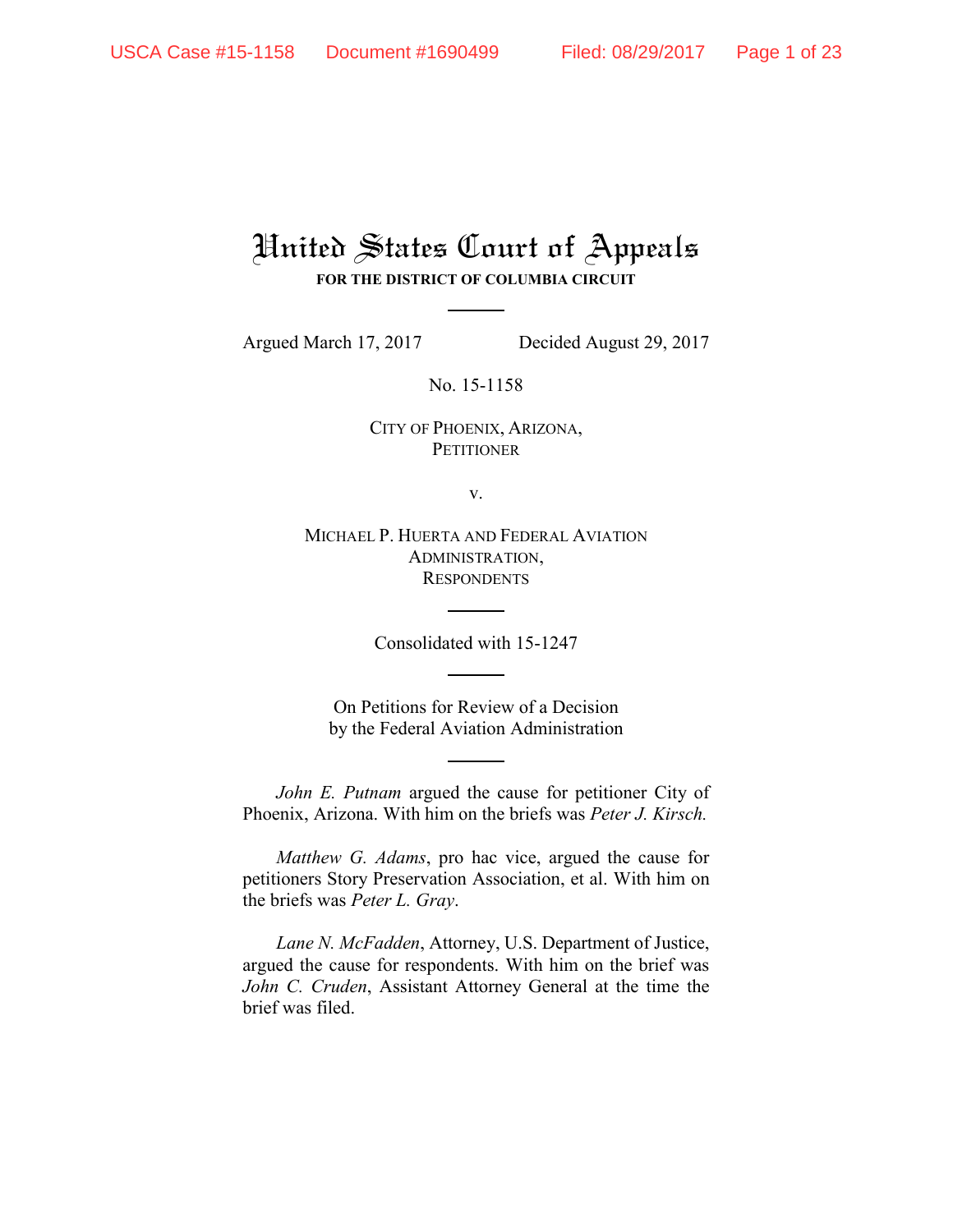Before: ROGERS and GRIFFITH, *Circuit Judges*, and SENTELLE, *Senior Circuit Judge*.

Opinion for the Court filed by *Circuit Judge* GRIFFITH.

Dissenting opinion filed by *Senior Circuit Judge* SENTELLE.

GRIFFITH, *Circuit Judge*: In September 2014, the Federal Aviation Administration changed longstanding flight routes in and out of Phoenix Sky Harbor International Airport. The city of Phoenix and a historic neighborhood association both petitioned for review, alleging that the FAA's action was arbitrary and capricious. We agree.

I

Phoenix Sky Harbor International Airport is one of the nation's busiest airports. To minimize the impact of the sound of aircraft on residents, the FAA historically has routed flights over industrial and agricultural parts of the City, and the City has used zoning to minimize impact on residential areas and either purchased or furnished with sound insulation the homes most affected by flight paths, at a cost of hundreds of millions of dollars.

In response to a mandate from Congress to modernize the nation's air-traffic control system, *see* FAA Modernization and Reform Act of 2012, Pub. L. No. 112-95, §§ 101(a), 213(a)(1)(A), 126 Stat. 11, 47, the FAA sought to alter the flight routes in and out of Sky Harbor and to employ satellite technology to guide planes. For consultation on its developing plans, the FAA formed the Phoenix Airspace Users Work Group with the City and others.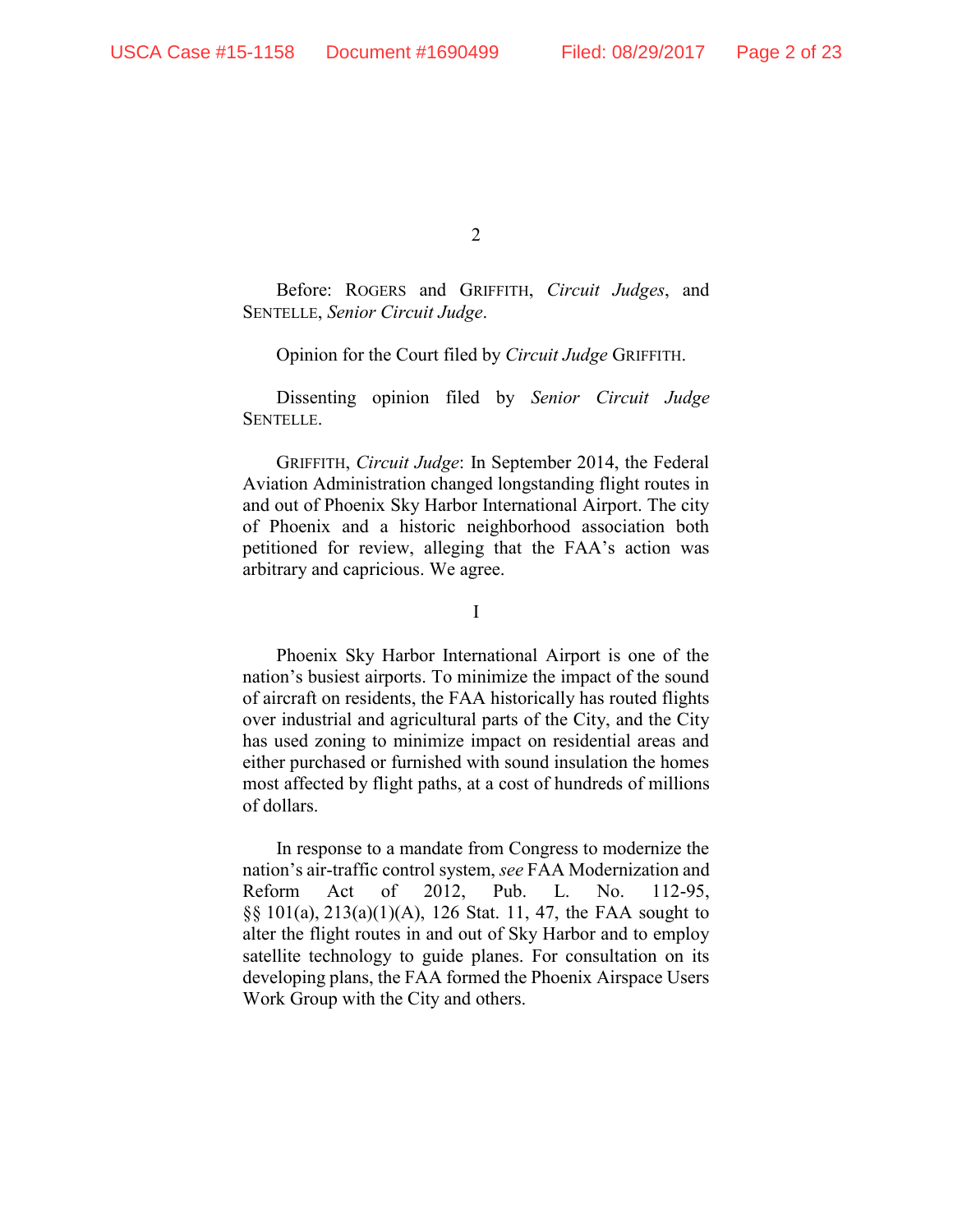One of the new flight paths the FAA devised would route planes over a major avenue and various public parks and historic neighborhoods. The new route would increase air traffic over these areas by 300%, with 85% of the increase coming from jets. The FAA consulted on the environmental impact of this and other proposed changes primarily with a low-level employee in Phoenix's Aviation Department, who warned the FAA that he lacked the expertise and authority to discuss environmental matters on the City's behalf. The FAA never conveyed the proposed route changes to senior officials in the City's Aviation Department, local officials responsible for affected parks or historic districts, or elected city officials.

As plans progressed, the FAA used computer software to model the noise impact of the proposed route changes. This modeling predicted that two areas in Phoenix, which included twenty-five historic properties and nineteen public parks, would experience an increase in noise large enough to be "potentially controversial." But the agency concluded that these projected noise levels would not have a "[s]ignificant [environmental] impact" under FAA criteria. Joint Appendix 333, 334. Based on this conclusion, the FAA issued a declaration categorically excluding the new flight routes from further environmental review. The FAA shared these conclusions with the State Historic Preservation Officer, predicting that the new noise levels would not disrupt conversation at a distance of three feet and would be no louder than the background noise of a commercial area. The State Officer concurred in this prediction.

The FAA presented the finalized flight routes in an April 2013 meeting attended by a low-level project manager of the City's Aviation Department. The agency also sent the proposed routes and maps showing affected areas to the other low-level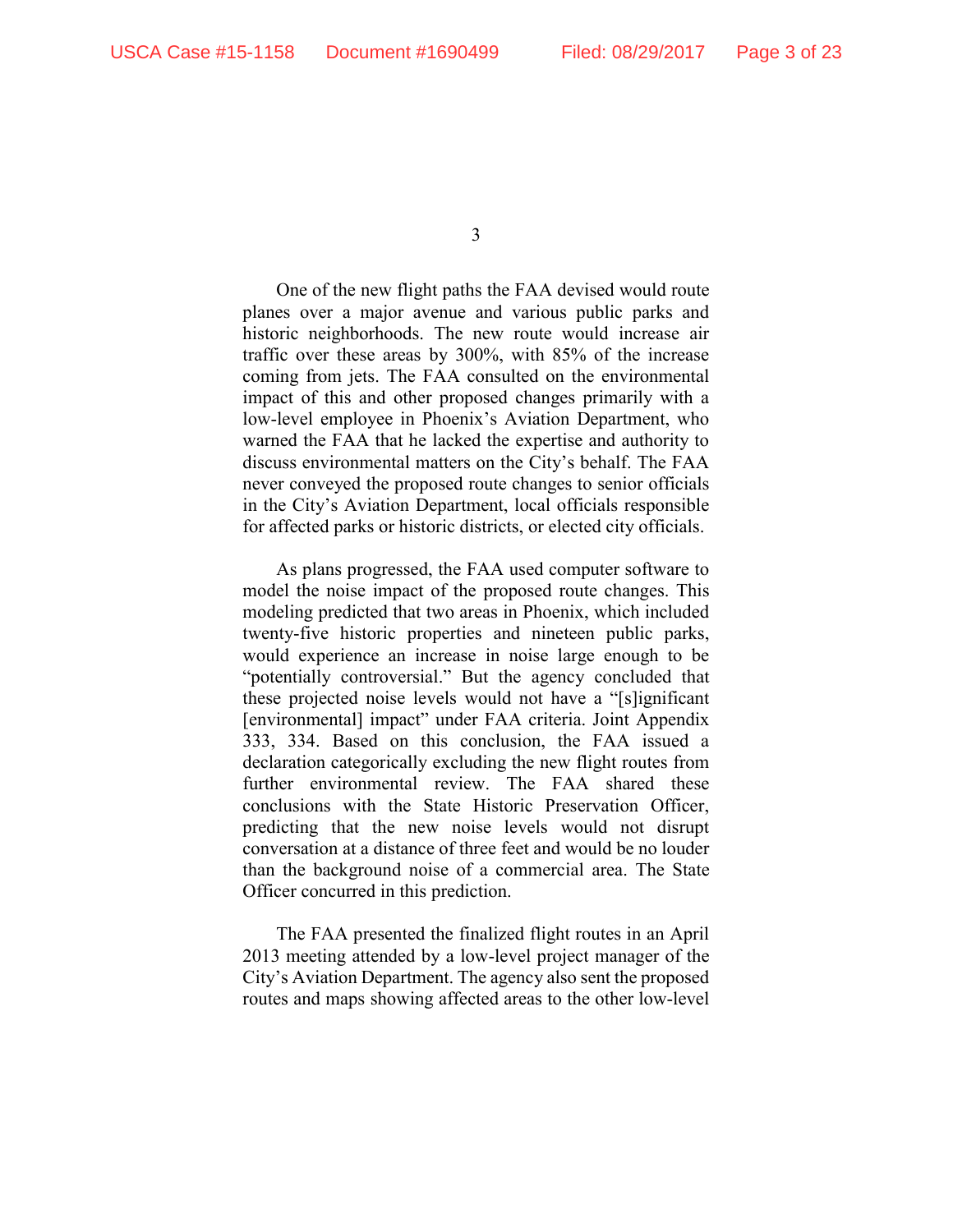Aviation Department employee, with the caveat that plans were "subject to change." J.A. 302. In May 2014, the FAA notified the Phoenix Airspace Users Work Group that the new routes would take effect in September. The FAA did not share its environmental conclusions with Airport management until the day before the routes were to go into effect. Management asked the FAA to delay implementation so the public could be informed. The FAA refused.

On September 18, 2014, the FAA published the new routes, and related procedures, and made them effective immediately. The public's reaction was swift and severe: the planes supplied the sound, the public provided the fury. In the next two weeks, the Airport received more noise complaints than it had received in all of the previous year.<sup>1</sup> Residents complained that the flights overhead were too loud and frequent and rattled windows and doors in their homes. Some claimed that they had trouble sleeping uninterrupted, carrying on conversations outdoors, or feeling comfortable indoors without earmuffs to mute the noise. $2$ 

In response to the uproar, the FAA held a public meeting the next month that drew 400 attendees and hundreds of comments.<sup>3</sup> There the agency promised to review the noise

 <sup>1</sup> *See* Brittany Hargrave, *Phoenix Neighbors Protest Sky Harbor Flight-Path Change*, THE ARIZONA REPUBLIC, Sept. 30, 2014 (updated Oct. 1, 2014), http://azc.cc/YQlwu5.

<sup>2</sup> *See* Ashley Thompson, *Neighbors Upset at FAA's New Flight Patterns Hold Day of Protest*, KNXV, Oct. 24, 2015, http://www.abc15.com/news/region-phoenix-metro/centralphoenix/neighbors-upset-at-faas-new-flight-patterns-hold-day-ofprotest.

<sup>3</sup> *See* Miriam Wasser, *Sound and Fury: Frustrated Phoenix Residents Are Roaring Ever Since the FAA Changed Sky Harbor Flight Paths*, PHOENIX NEW TIMES, Mar. 4, 2015,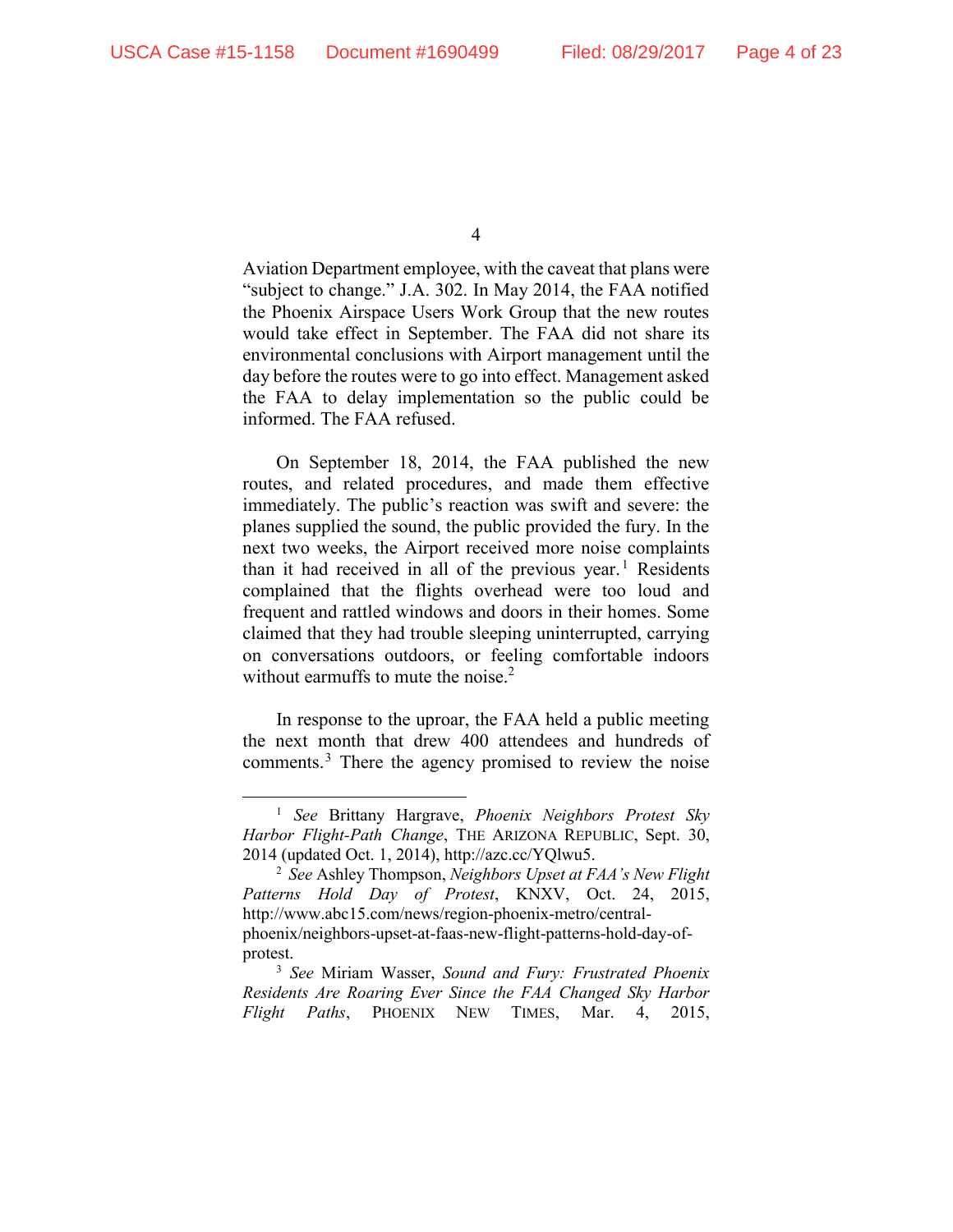$\overline{a}$ 

5

issue and update the City's Aviation Department. The FAA later claimed to have identified and corrected the problem: aircraft had been straying from the new routes. The agency said it was "teaming with the airport staff and industry experts" to see what more could be done about the noise levels. J.A. 609. But despite the FAA's assurances, the City continued to receive record numbers of noise complaints. In early December, the City told the FAA that public concern remained high.

That month the State Historic Preservation Officer also asked the FAA to reconsider the new routes in light of their impact on historic properties, which he said was far worse than he had been led to believe. He said he had originally concurred with the agency's optimistic projections only out of deference to the FAA's technical expertise.

Around the same time, the FAA's Regional Administrator met with Phoenix's City Council and publicly admitted, "I think it's clear that . . . [our pre-implementation procedures were] probably not enough because we didn't anticipate this being as significant an impact as it has been, so I'm certainly not here to tell you that we've done everything right and everything we should have done." J.A. 773.

A week after this concession, the City asked the agency to reopen consultation and restore the old routes until the City and the agency could engage the public in discussions. In response, the FAA said it would work with the airport and airlines to investigate additional changes to the flight paths. To that end, the FAA promised to reconvene the original Working Group,

http://www.phoenixnewtimes.com/news/sound-and-fury-frustratedphoenix-residents-are-roaring-ever-since-the-faa-changed-skyharbor-flight-paths-6654056; Caitlin McGlade, *FAA Will Study Solution to Flight-Path Noise*, THE ARIZONA REPUBLIC, Oct. 16, 2014 (updated Oct. 17, 2014), http://azc.cc/1waaUm9.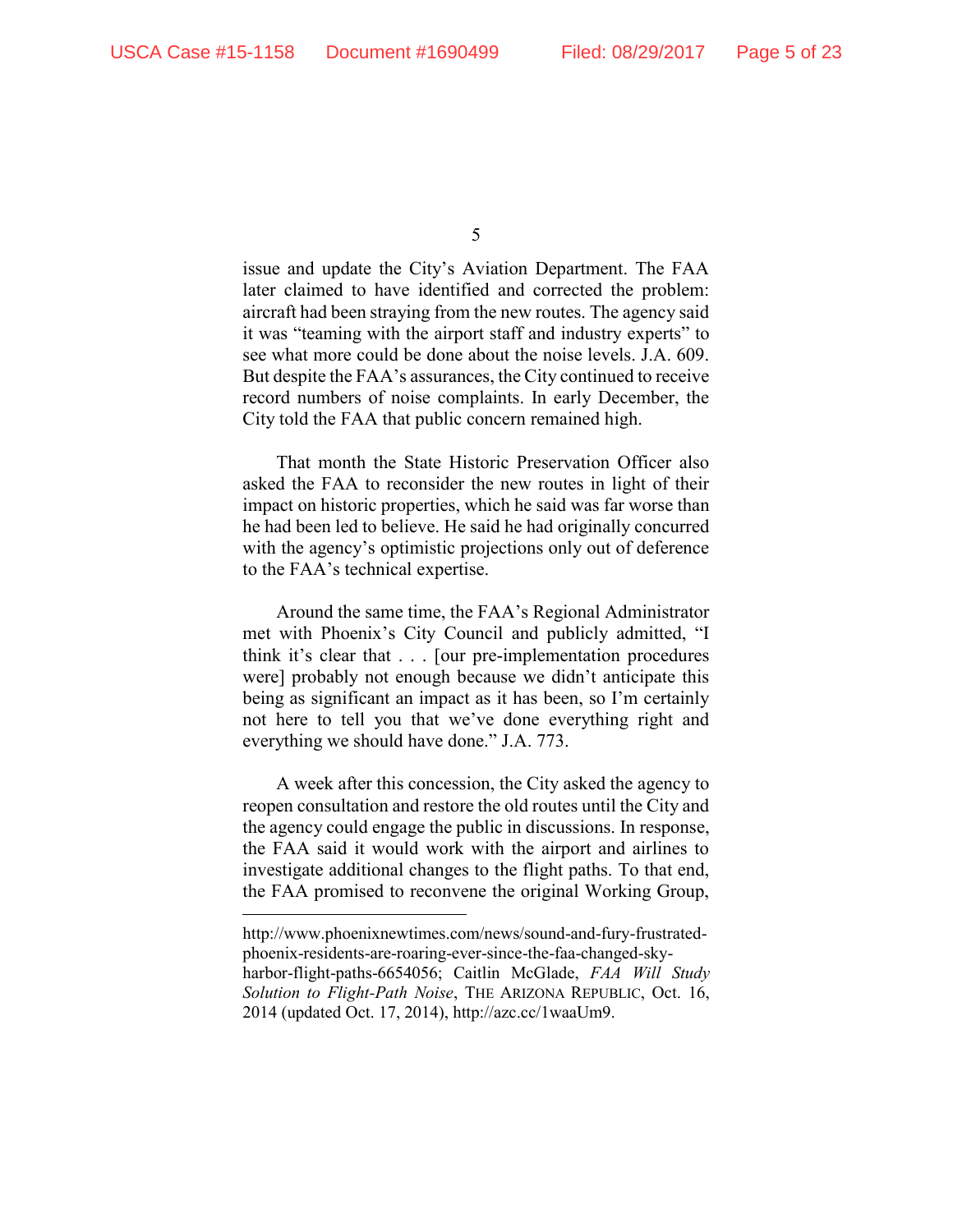assuring the City that it was "an important player in this process." J.A. 750-51. But the agency also said it could not reinstate the routes in place before September 18, 2014, because that would require a time-consuming series of related changes to air-traffic control and aircraft automation systems, as well as additional safety and environmental reviews. The FAA also declined the Preservation Officer's request to reopen environmental review of the new routes.

In mid-February and again in early April the following year, the City submitted data to the FAA purporting to show that the agency's assertions to the Preservation Officer regarding the noise impact of the new routes were "massive[ly] and material[ly]" incorrect. J.A. 814. The City also alleged that computer modeling the FAA was required to use under its own regulations showed that 40,000 additional residents would be exposed to noise loud enough to disrupt speech compared to before the new routes were implemented. And the City renewed its request that the FAA reopen a statutorily mandated consultation process with the State Preservation Office, in order to provide the City with data from the FAA's modeling, conduct an environmental review of the route changes, and find ways to either minimize the noise impact of those changes or restore the old routes.

In mid-April the FAA responded with a letter to the City that included the Working Group's final report. The report evaluated alternative routes and amended some existing routes but reaffirmed the agency's decision not to conduct further review of the new flight paths' environmental impact. And though the accompanying letter expressed the FAA's frustration that the City had offered no alternative route proposals, the letter also conveyed the agency's promise to consider further modifications as it "continue[d] to support a collaborative approach towards addressing the community's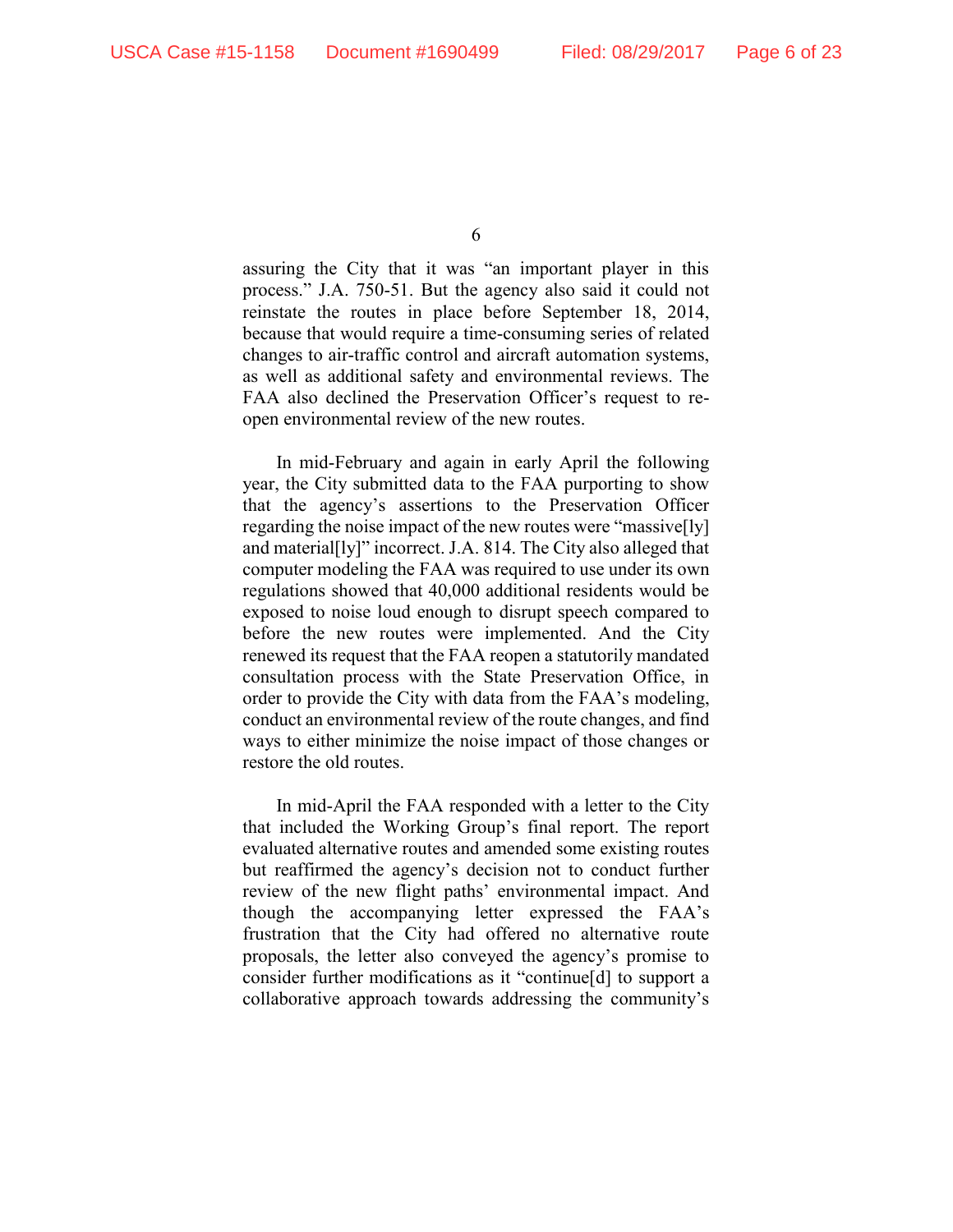concerns." J.A. 1036. The letter did not address the City's data, modeling, or requests. In fact, the accompanying documents disclosed that noise level reduction was not among the Working Group's stated objectives.

The City's response expressed frustration that despite initial promises, the FAA had organized the Working Group so that it would *not* address the noise issue, and had even excluded the City from meetings for fear of confrontation between the City and the airlines. Indeed, the City was not listed as a Working Group member. The City also protested that it *had* provided an alternative plan to the FAA—namely, reinstating the original routes but continuing to use satellite technology which the City claimed would eliminate the 69% increase in residents exposed to higher noise levels and cost airlines only \$700,000 more per year in fuel compared to the new routes.

In late May, the City met with the FAA and the airlines to again discuss ways to fix the noise issues. The FAA characterized these discussions as "productive" in a follow-up letter sent on June 1. J.A. 1109. The letter also listed short-term adjustments the agency could make within six months, as well as some "longer term" possibilities, which the agency could implement within a year following additional environmental review. *Id.* The letter said nothing about the City's data submissions, previous requests to reopen consultation and environmental review, proposal to return to the old routes while still using satellite technology, or exclusion from the Working Group.

Also on June 1, the City sought review in our court, characterizing the FAA's last letter as a final order. The Historic Neighborhoods filed their own petition for review in late July. The FAA moved to dismiss these petitions as untimely.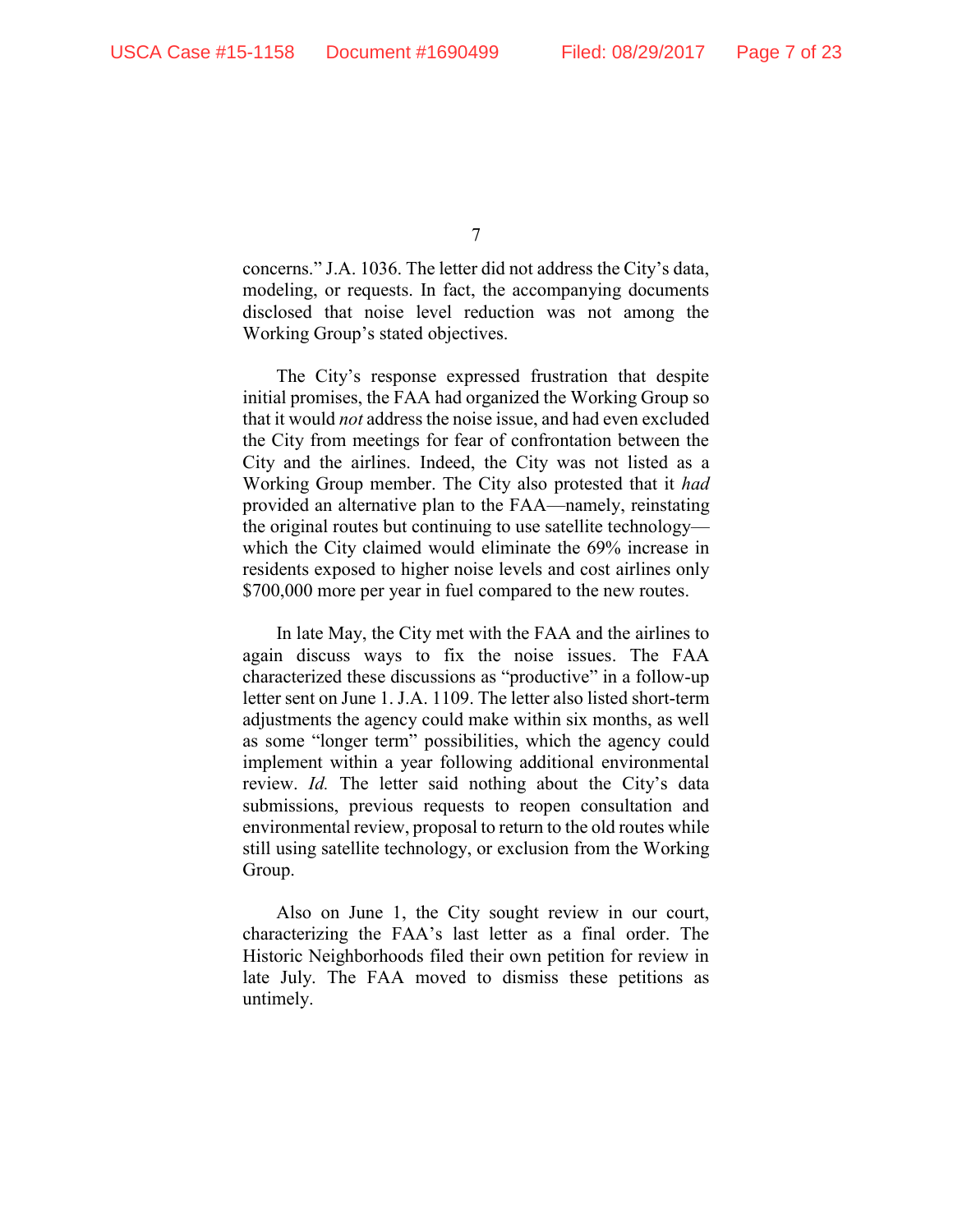# II

We must first determine whether these petitions are untimely. A petition for review of an FAA order must be filed in the Court of Appeals "not later than 60 days after the order is issued." 49 U.S.C. § 46110(a). The parties disagree over when this sixty-day clock began to run—i.e., when the FAA's decision regarding the new flight routes crystallized into final agency action. The answer is relevant because only a final action can be a reviewable "order" within the meaning of section 46110's sixty-day deadline. *See Flytenow, Inc. v. FAA*, 808 F.3d 882, 888-89 (D.C. Cir. 2015). A final order is one that "mark[s] the consummation of the agency's decisionmaking process" and that either determines "rights or obligations" or is a source of "legal consequences." *Friedman v. FAA*, 841 F.3d 537, 541 (D.C. Cir. 2016) (quoting *Bennett v. Spear*, 520 U.S. 154, 177-78 (1997)).

The FAA contends that its final "order" regarding the new routes issued on September 18, 2014, when the routes were formally published and put into effect. We agree. The September 2014 publication was a final order because it satisfies both prongs of the finality test.

First, the September publication marked "the consummation of the agency's decisionmaking process," *id.*, because it put the new routes into effect following extensive testing and evaluation intended to ensure that those routes would be safe and consistent with air traffic requirements, *see* Fed. Aviation Admin., Order No. 7100.41, Performance Based Navigation Implementation Process §§ 2-3 to 2-6 (2014).

Petitioners respond that although the new routes went into effect in September, the agency's decisionmaking process regarding those routes had not yet concluded. *See Friedman*,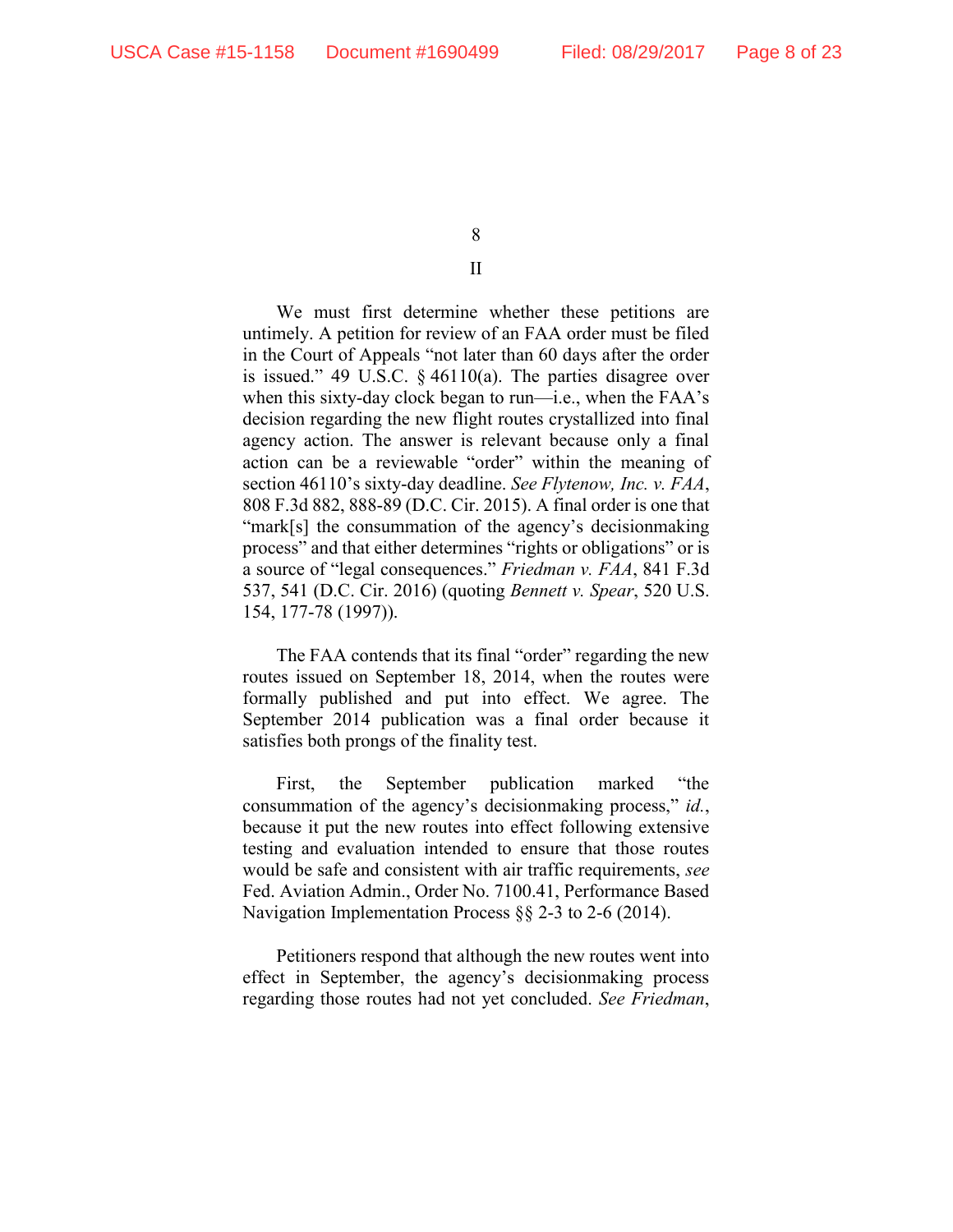841 F.3d at 541. Petitioners note that the FAA's process for developing new routes actually has *five* steps, of which publication of the new routes was only the fourth. The fifth step provides for post-implementation monitoring and review, which, petitioners contend, could have led to further route changes.

But this final step is not part of the agency's "*decisionmaking* process." *Id.* (emphasis added). Rather, it consists of "Monitoring and Evaluation" of decisions already "[i]mplement[ed]," *see* Order 7100.41, *supra*, § 2-7, "to ensure" that those decisions play out "as expected," *id.* To be sure, that monitoring *might* lead to adjustments to the new routes, but by then the primary development of those routes has already happened. *Cf. Friedman*, 841 F.3d at 543 (explaining that "a vague prospect of reconsideration" does not defeat a finding of finality).

As for the second prong of the finality test, it was the September publication, and not the June 1 letter or any of the agency's other reports or communications, that determined "rights [and] obligations" and produced "legal consequences." *Id.* at 541. And it was the September publication that led to the effects petitioners now seek to reverse: increased noise in certain areas of Phoenix. We also note that the relief requested by petitioners is "vacat[ur] and remand [of the] FAA's decision to implement the [new flight] routes"—that is, of the September order. Phoenix Br. 61. Thus, petitioners implicitly recognize that the September publication, and only that publication, determined the legal consequences they wish to challenge. We therefore conclude that the September 18, 2014 publication of the new flight routes was the relevant final "order."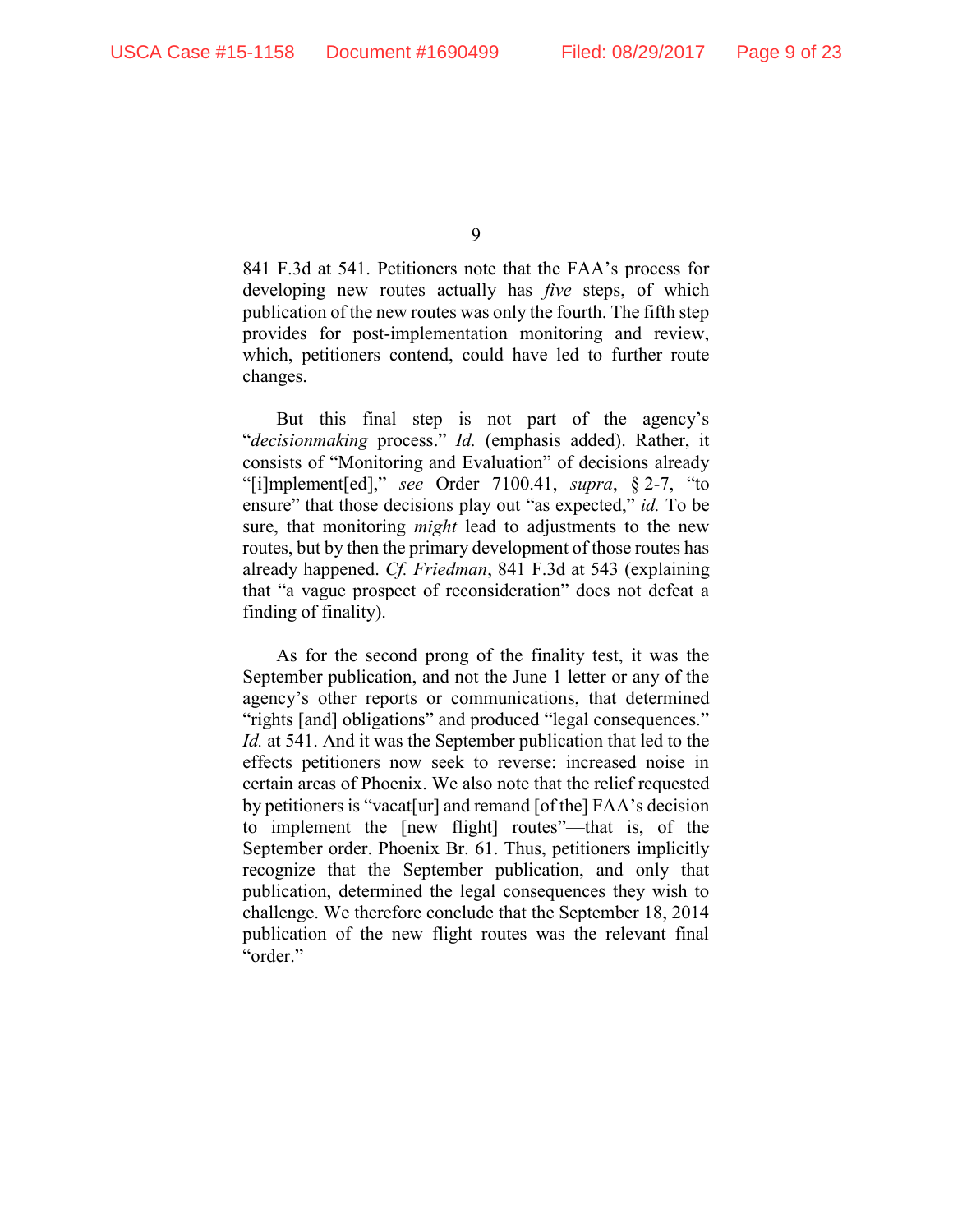The petitions thus came more than half a year too late. The review statute, however, provides that a court may allow a petition to be filed after the usual deadline "if there are reasonable grounds for not filing by the 60th day." 49 U.S.C. § 46110(a). While we "rarely [find] 'reasonable grounds' under section 46110(a)," *Elec. Privacy Info. Ctr. v. FAA*, 821 F.3d 39, 43 (D.C. Cir. 2016), we have done so in cases quite similar to this one.

For instance, in *Paralyzed Veterans of America v. Civil Aeronautics Board*, the Board promulgated a final rule but "explicitly left its rulemaking docket open in order to receive additional comments from the public." 752 F.2d 694, 705 n.82 (D.C. Cir. 1985), *rev'd on other grounds sub nom. U.S. Dep't of Transp. v. Paralyzed Veterans of Am.*, 477 U.S. 597 (1986). "Aware that the rule might be undergoing modification, and unable to predict how extensive any modifications would be, petitioners elected to wait until the regulation was in final form before seeking review," six months after the final rule had been published. *Id.* We found that petitioners had shown "reasonable grounds" for late filing under a review statute materially the same as the one at issue here.<sup>4</sup> *See id.* (citing 49 U.S.C.  $§$  1486(a) (1976)). In doing so, we observed that "[a]ny delay simply served properly to exhaust petitioners' administrative remedies, and to conserve the resources of both the litigants and this court." *Id.*

Similarly, in *Safe Extensions, Inc. v. FAA*, after the FAA's publication of an advisory circular establishing certain

 <sup>4</sup> In *Paralyzed Veterans*, the petitioners had filed a petition for review within sixty days of an amended final order. But the *Paralyzed Veterans* court treated that fact as a *distinct* reason to review the petition, considering "[m]ore important[]" the fact that petitioners had shown reasonable grounds for delaying their petition for review of the *original* order. *See* 752 F.2d at 705 n.82.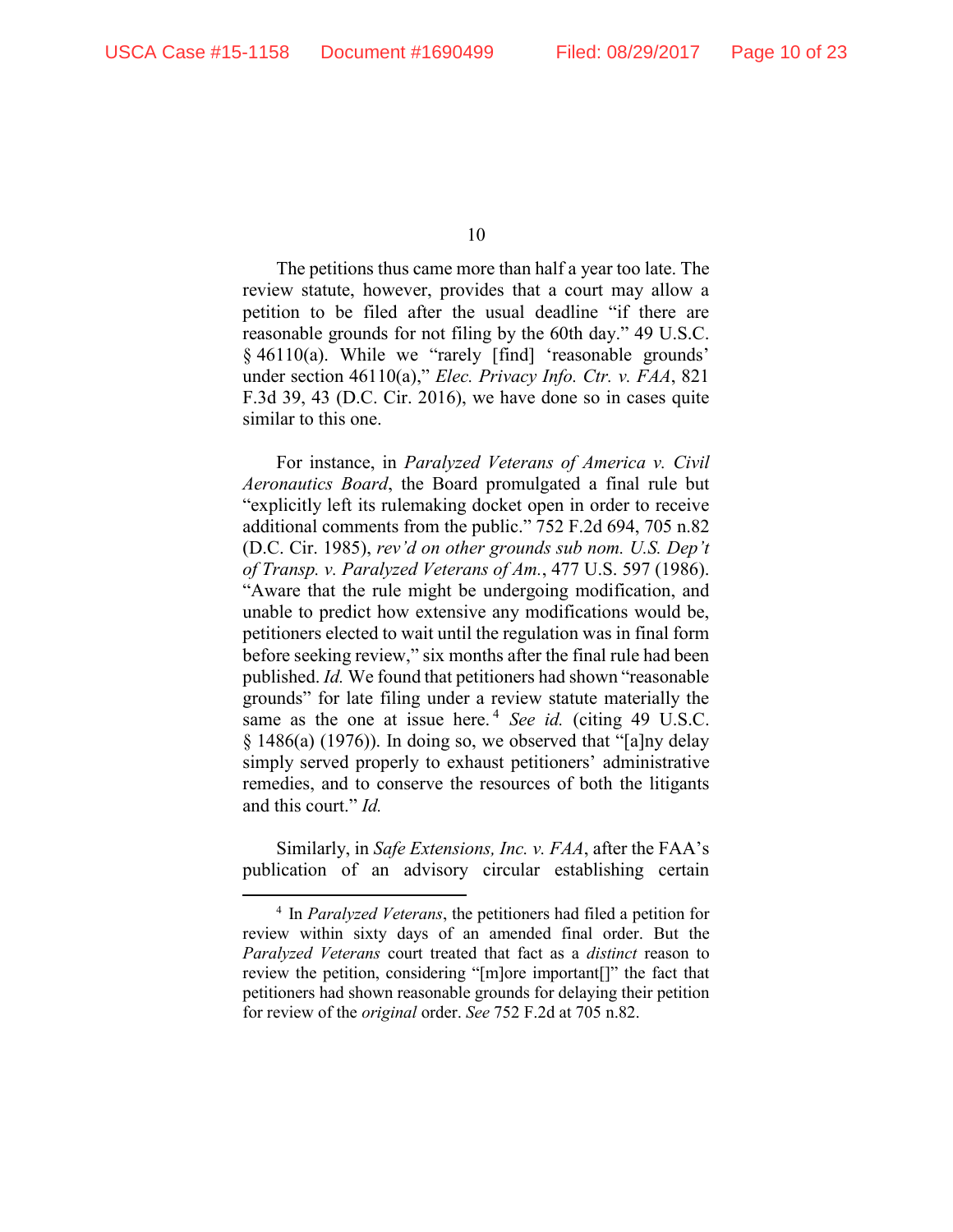requirements for manufacturing products provoked a "significant uproar in the industry," the FAA told the industry to ignore the existing order pending a revision. 509 F.3d 593, 603 (D.C. Cir. 2007). The petitioner, "[b]ased on these representations, and hoping to avoid litigation," decided to wait and see if the agency would address the petitioner's concerns voluntarily. *Id.* As a result, we found reasonable grounds for the petitioner's late filing. *Id.* at 604.

To be sure, in *Safe Extensions* the FAA had expressly directed the petitioner to ignore the final order, whereas here the FAA merely promised to look into possible modifications. But the key in *Safe Extensions* was that the agency left parties "with the impression that [it] would address their concerns" by replacing its original order with a revised one. *Id.* at 596. There we were concerned that the agency's comments "could have confused the petitioner and others." *Id.* at 603.

Those same concerns are present here. The FAA repeatedly communicated—in an October public meeting, in a November letter, in a December public meeting, in a January letter, in a February decision to reconvene the Working Group, in an April letter, and in a May meeting with city officials that the agency was looking into the noise problem, was open to fixing the issue, and wanted to work with the City and others to find a solution. This pattern would certainly have led reasonable observers to think the FAA might fix the noise problem without being forced to do so by a court. And given the FAA's serial promises, petitioning for review soon after the September order might have shut down dialogue between the petitioners and the agency. *See* Oral Arg. Tr. 58:8-13. We do not punish the petitioners for treating litigation as a last rather than a first resort when an agency behaves as the FAA did here. *See Paralyzed Veterans*, 752 F.2d at 705 n.82.

<sup>11</sup>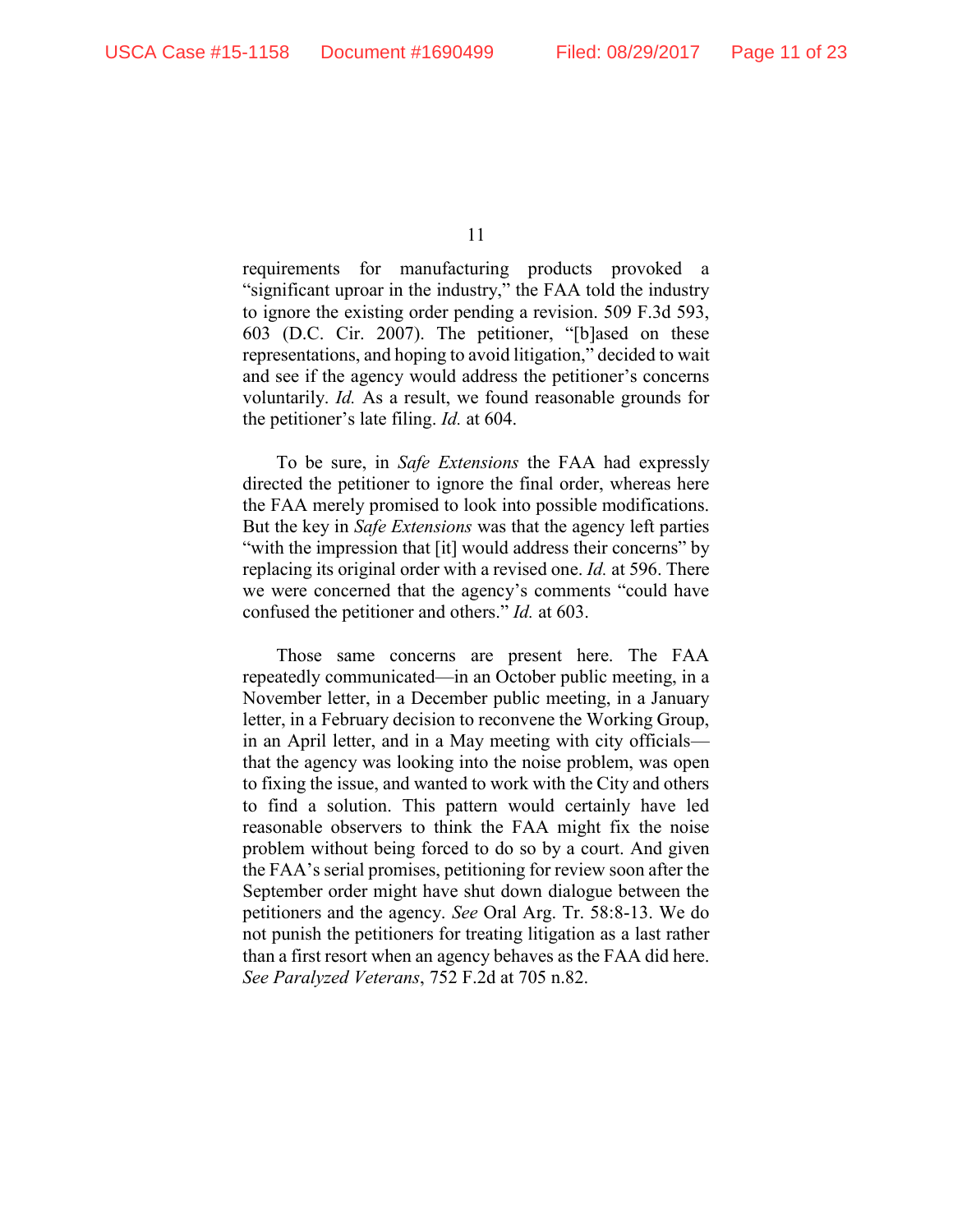While we rarely find a reasonable-grounds exception, this is such a rare case. We hold that petitioners had reasonable grounds for their delay in filing. To conclude otherwise would encourage the FAA to promise to fix a problem just long enough for sixty days to lapse and then to argue that the resulting petitions were untimely. We therefore reach the merits of the petitions.

#### III

The petitioners argue that the FAA's approval of the new flight routes was arbitrary and capricious and violated the National Historic Preservation Act, the National Environmental Policy Act, the Department of Transportation Act, and the FAA's Order 1050.1E. We agree.<sup>5</sup>

### A

Under the National Historic Preservation Act, federal agencies must "account [for] the effect of their actions on structures eligible for inclusion in the National Register of Historic Places." *Ill. Commerce Comm'n v. ICC*, 848 F.2d 1246, 1261 (D.C. Cir. 1988). In fulfilling this obligation, agencies must consult with certain stakeholders in the potentially affected areas, including representatives of local governments. *See* 36 C.F.R. § 800.2(a)(4), (c)(3). If an agency determines that no historic structures will be adversely affected, it still has to "notify all consulting parties" including a representative of the local government—and give them any relevant documentation. *Id.* § 800.5(c).

 <sup>5</sup> Petitioners also claim that the FAA violated the agency's own Order 7100.41 by excluding the City from the Working Group reconvened in the wake of the controversy over the new routes. We do not reach that argument, however, because our review is limited to the agency's September order.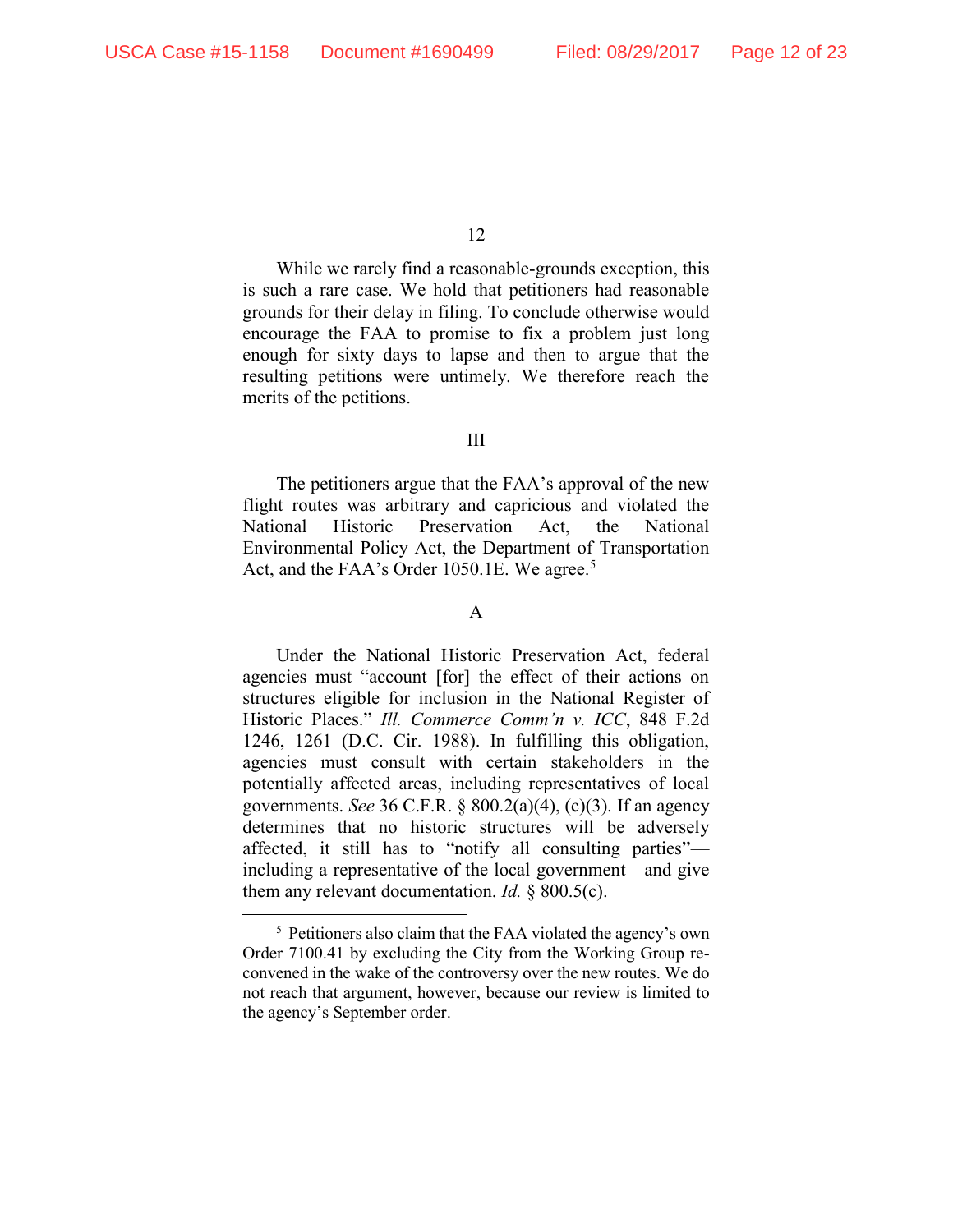Here the FAA failed to fulfill these obligations because it consulted only low-level employees in the City's Aviation Department, whom the City had never designated as its representatives. True, the City never informed the FAA that low-level Aviation Department employees were inadequate points of contact, but that is irrelevant. Neither statute nor regulation imposes a duty on local governments to affirmatively inform the agency of their chosen representatives. Just the opposite: the agency must ask local governments who their authorized representatives are. *See id.*  $\S 800.3(f)$ , (f)(1). The FAA never took that step here. And the FAA's failure to notify and provide documentation to the City of the agency's finding of no adverse impact violated regulations under the Preservation Act, and denied the City its right to participate in the process and object to the FAA's findings. *See id.* §§ 800.2(c)(3), 800.5(c)(2).

Additionally, unless confidential information is involved, agencies must "provide the public with information about an undertaking and its effects on historic properties *and* seek public comment and input." *Id.* § 800.2(d)(2) (emphasis added). The FAA admits, however, that it did not make "local citizens and community leaders" aware of the proposed new routes and procedures, J.A. 364, and it does not claim that any confidentiality concerns applied.

Further, by keeping the public in the dark, the agency made it impossible for the public to submit views on the project's potential effects—views that the FAA is required to consider. *See* 36 C.F.R. § 800.5(a); *see also Am. Bird Conservancy v. FCC*, 516 F.3d 1027, 1035 (D.C. Cir. 2008) ("Interested persons cannot request an [environmental assessment] for actions they do not know about, much less for actions already completed.").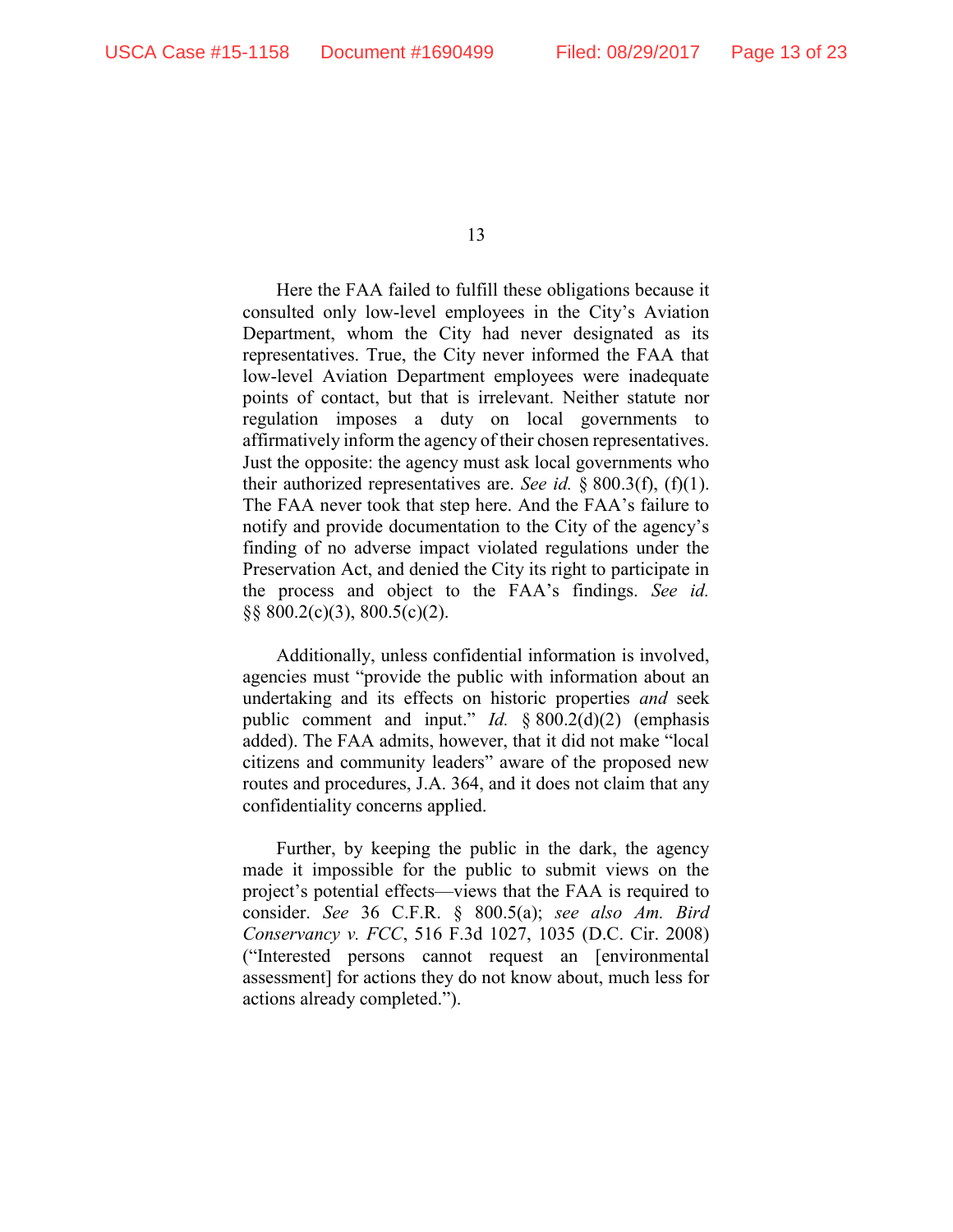## B

Under the National Environmental Policy Act (NEPA), federal agencies must assess and disclose the environmental impacts of "major" actions prior to taking those actions. 42 U.S.C. § 4332(2)(C); 40 C.F.R. § 1502.1. This process "ensures" that *before* an agency acts, it will "have available" and "carefully consider[] detailed information concerning significant environmental impacts." *Robertson v. Methow Valley Citizens Council*, 490 U.S. 332, 349 (1989). The process also "guarantees that the relevant information will be made available to the larger audience that may also play a role in both the decision-making process and the implementation of [the] decision." *Id*.

NEPA's requirements vary based on the type of agency action in question. Actions with significant environmental effects require a full environmental-impact statement. Actions with impacts that are not significant or are unknown require a briefer environmental assessment. And actions "which do not individually or cumulatively have a significant effect on the human environment" can be categorically excluded from any environmental review. 40 C.F.R. § 1508.4.

However, the FAA may not categorically exclude an action from environmental review if "the Administrator determines that extraordinary circumstances" would counsel otherwise. FAA Modernization and Reform Act of 2012, Pub. L. No. 112-95, § 213(c)(1), 126 Stat. 11, 49. Under the FAA's own regulations, extraordinary circumstances exist when an action's effects "are likely to be highly controversial on environmental grounds." Fed. Aviation Admin., Order No. 1050.1E, Environmental Impacts: Policies and Procedures ¶ 304i (2004). Here, the FAA found that the new routes were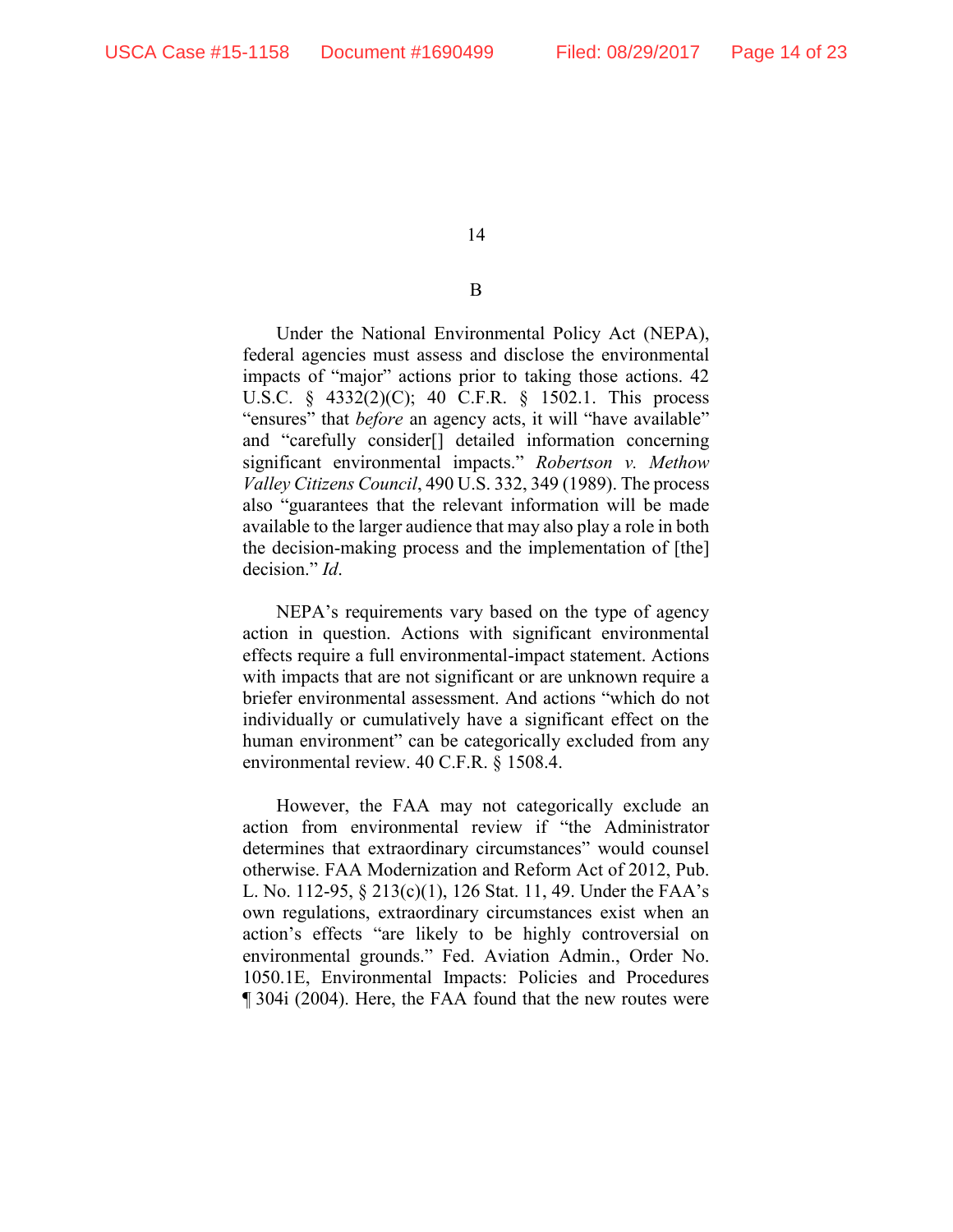"not likely to be highly controversial on environmental grounds," and thus determined that no extraordinary circumstances existed. That determination was arbitrary and capricious.

The FAA's determination was arbitrary in light of the agency's admitted failure to notify "local citizens and community leaders" of the proposed new routes before they went into effect. J.A. 364, 367. This failure made it impossible for the FAA to take into account "[o]pposition on environmental grounds by a . . . State, or local government agency or by . . . a substantial number of the persons affected by the [FAA's] action." Order 1050.1E, *supra*, ¶ 304i; *cf. Am. Bird Conservancy*, 516 F.3d at 1035 (faulting the agency for its lack of diligence in informing and involving the public since "[i]nterested persons cannot request an [environmental assessment] for actions they do not know about, much less for actions already completed").

The FAA argues that it was reasonable simply to assume that its proposal would not be controversial on environmental grounds, given that the agency had "confirmed that no significant noise impacts were anticipated at all, received the concurrence of the State Historic Preservation Officer[,] who expressed no concerns, and then further discussed the finding with the Airport Authority<sup>[1]</sup>, [which] also expressed no concerns." FAA Br. 80. Common sense reveals otherwise. As noted, the FAA's proposal would increase by 300% the number of aircraft flying over twenty-five historic neighborhoods and buildings and nineteen public parks, with 85% of the new flight traffic coming from jets. The idea that a change with these effects would not be highly controversial is "so implausible" that it could not reflect reasoned decisionmaking. *See Motor Vehicle Mfrs. Ass'n of U.S. v. State Farm Mut. Auto. Ins. Co.*, 463 U.S. 29, 43 (1983).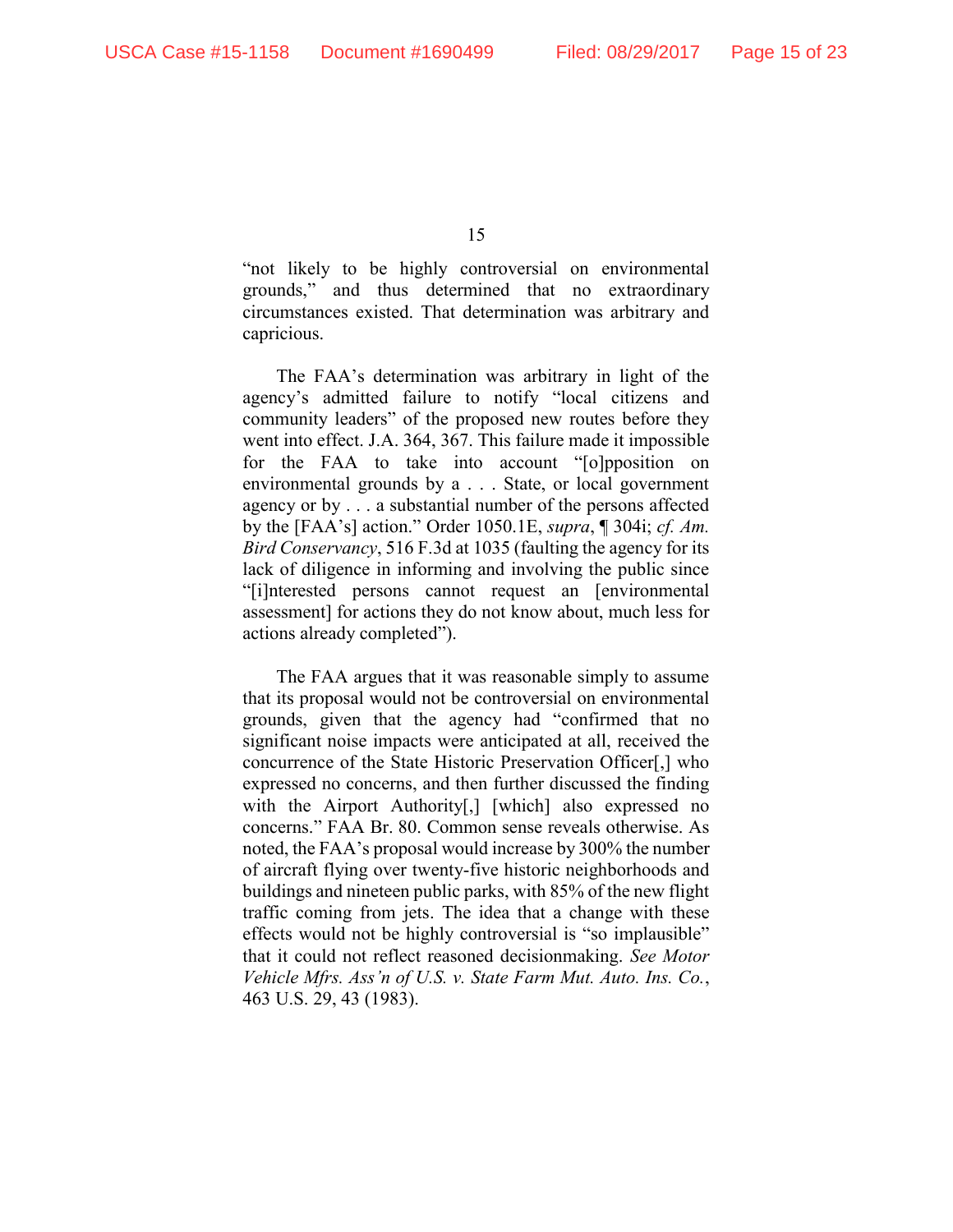The FAA also erred by deviating from its usual practice in assessing when new flight routes are likely to be highly controversial, without giving a "reasoned explanation for . . . treating similar situations differently." *W. Deptford Energy, LLC v. FERC*, 766 F.3d 10, 20 (D.C. Cir. 2014). In assessing proposed route changes at airports in Boston, Northern California, Charlotte, and Atlanta, the FAA has relied on its general observation that a proposal is likely to be highly controversial if it would increase sound levels by five or more decibels in an area already experiencing average levels of 45- 60 decibels. But here the agency said exactly the opposite and never explained its about-face. The FAA replies that "[e]ach airport is different and the potential effects of any changes at those airports will differ as well." FAA Br. 81. But that does not explain how the Phoenix plan could be less likely to stir controversy than other plans that had *the same* projected impact. Thus, the agency acted arbitrarily in departing from its usual determinations regarding when a projected noise increase is likely to be highly controversial.

In short, the FAA had several reasons to anticipate that the new flight routes would be highly controversial: The agency was changing routes that had been in place for a long time, on which the City had relied in setting its zoning policy and buying affected homes. The air traffic over some areas would increase by 300%—with 85% of that increase attributed to jets—when before only prop aircraft flew overhead. The FAA found a "potential [for] controversy" but did not notify local citizens and community leaders of the proposed changes as the agency was obligated to, much less allow citizens and leaders to weigh in.<sup>6</sup> And the agency departed from its determinations

 <sup>6</sup> Although at times it may be difficult to identify precisely who must be notified, the FAA's regulatory acknowledgment of its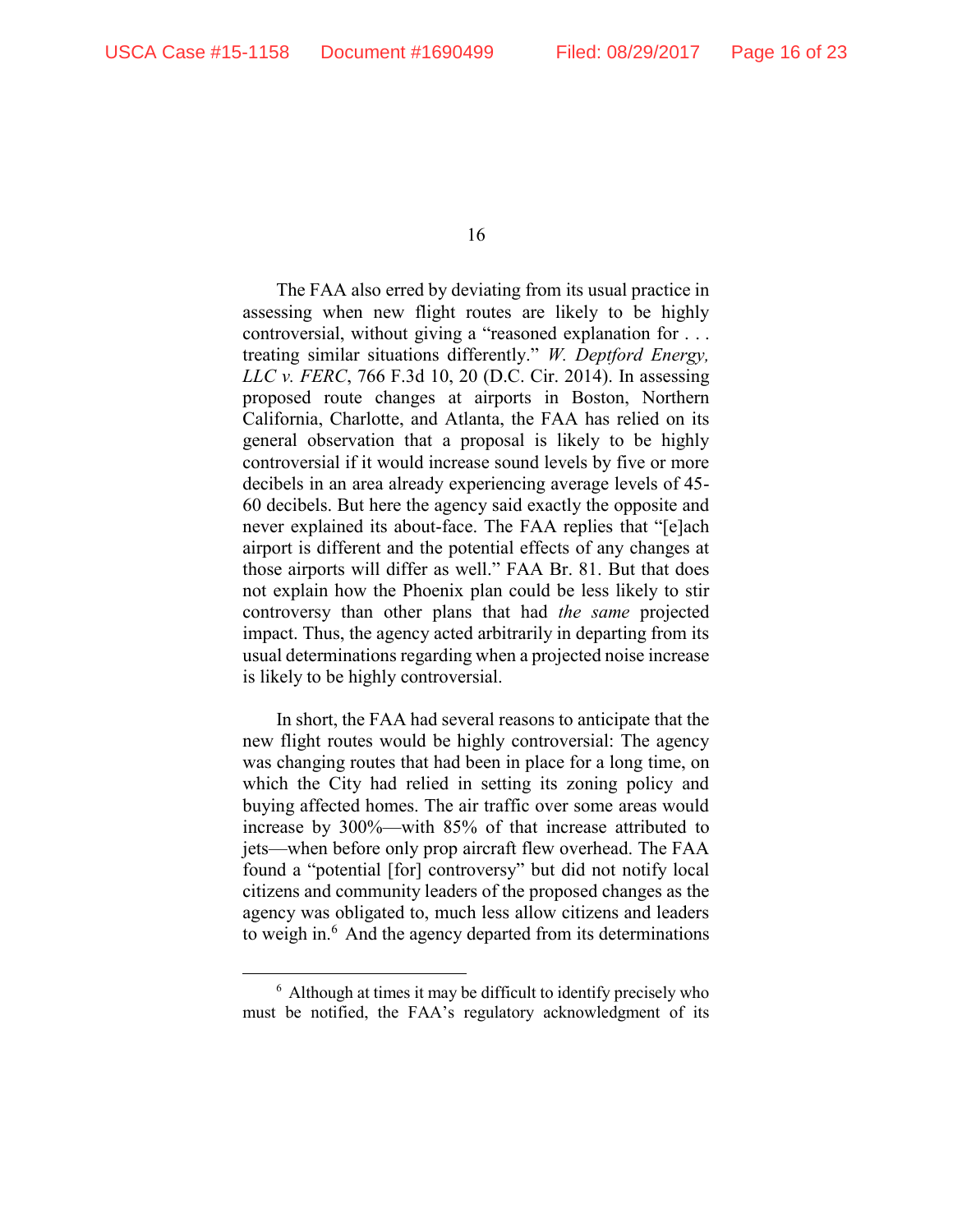$\overline{a}$ 

17

in materially identical cases. Thus, the FAA acted arbitrarily in finding under Order 1050.1E that the new routes were unlikely to be highly controversial and could thus be categorically excluded from further environmental review.

C

Petitioners also raise two claims related to the Transportation Act's section 4(f). First, they argue that the FAA violated its duty to consult with the City in assessing whether the new routes would substantially impair the City's parks and historic sites. Second, petitioners claim that the FAA was wrong to find that the routes would *not* substantially impair these protected areas. We agree on both points.

i

Section 4(f) of the Transportation Act calls for "special effort[s] to preserve the natural beauty of . . . public park and recreation lands . . . and historic sites." 49 U.S.C. § 303(a). To that end, the FAA's regulations require it to consult "*all* appropriate . . . State[] and *local officials having jurisdiction* over the affected section 4(f)" areas when assessing whether a noise increase might substantially impair these areas. Order 1050.1E, *supra*, ¶ 6.2e (emphases added). According to the City, the agency violated this requirement by not consulting the proper city officials about the proposed flight routes in Phoenix. *Cf. Nat'l Conservative Political Action Comm. v. FEC*, 626 F.2d 953, 959 (D.C. Cir. 1980) ("Agencies are under

obligation has narrowed the field. Here, given the changes about to occur, it was unreasonable to ignore elected local officials once the FAA was on notice that the Aviation Department employee lacked authorization to speak for the City of Phoenix. *See infra* Part III.C (discussing FAA regulations under section 4(f) of the Transportation Act).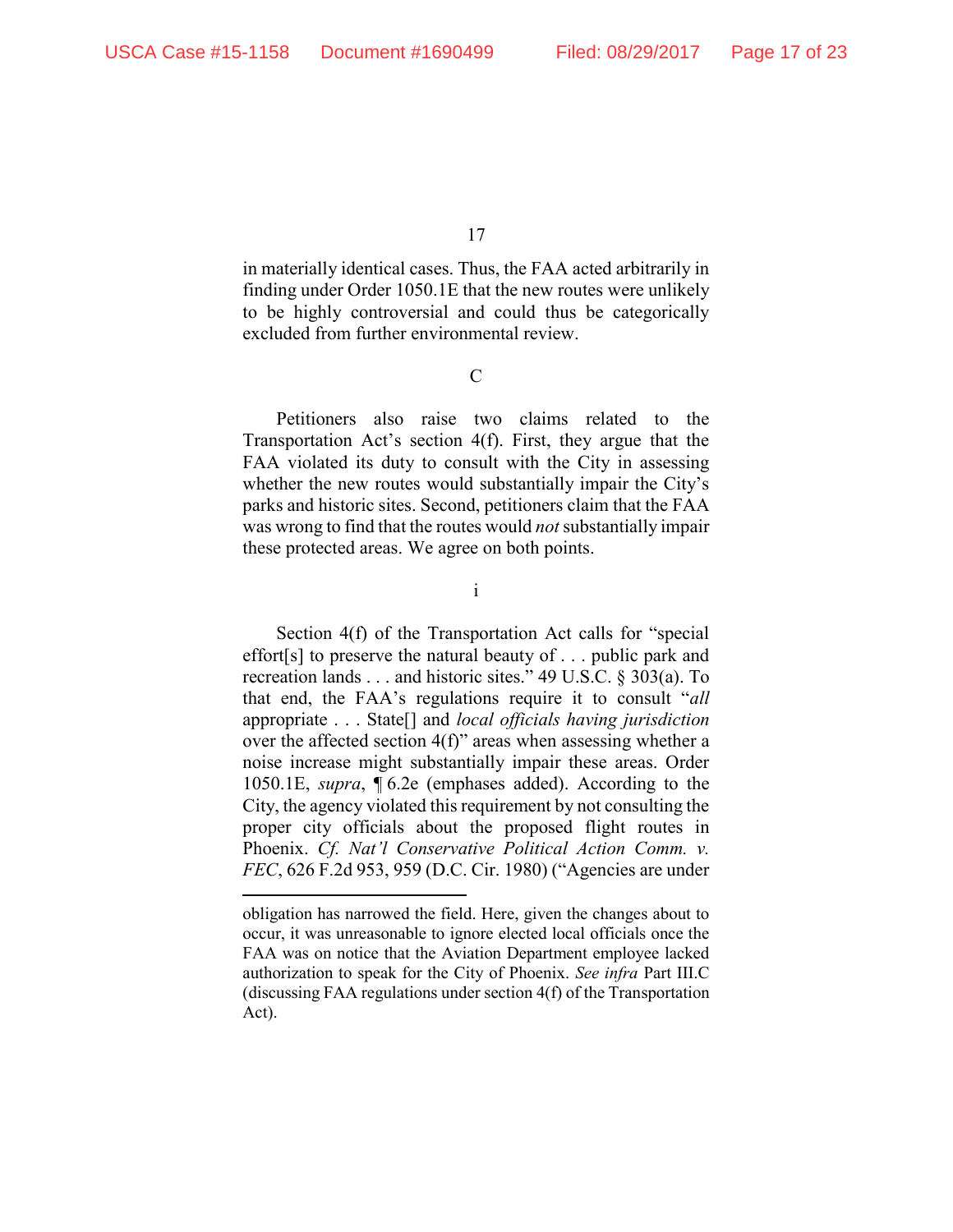an obligation to follow their own regulations, procedures, and precedents, or provide a rational explanation for their departures.").

The FAA responds that it *did* consult employees in the City's Aviation Department, and that at the time the City didn't tell the agency what the City now asserts: that those employees lacked authority to speak for the City regarding the new flight routes. Thus, the FAA contends, its failure to consult other local officials was not arbitrary.

We are not persuaded. As noted, the FAA spoke mainly with one low-level employee in the City's Aviation Department and occasionally with other low-ranking members of the department. But it was unreasonable for the agency simply to assume that low-level Aviation Department employees had jurisdiction over the historic sites and public parks protected by section 4(f), much less that these employees (along with the State Historic Preservation Officer) represented *all* the local officials with such jurisdiction, as the agency's consultation duties required. Besides, the FAA cites no evidence that it consulted with these City officials on historic sites and public parks in particular. Thus, the FAA's consultation process was arbitrarily confined.

ii

Section 4(f) also provides that a federal transportation project may "use" a public park or historic site only if "there is no prudent and feasible alternative to using that land." 49 U.S.C.  $\S$  303(c)(1). A project makes "constructive use" of a protected area if the project would "substantially impair" that area. Order 1050.1E, *supra*, ¶ 6.2e. And a project substantially impairs an area if it "substantially diminish[es]" the "activities, features, or attributes . . . that contribute to its enjoyment." *Id.*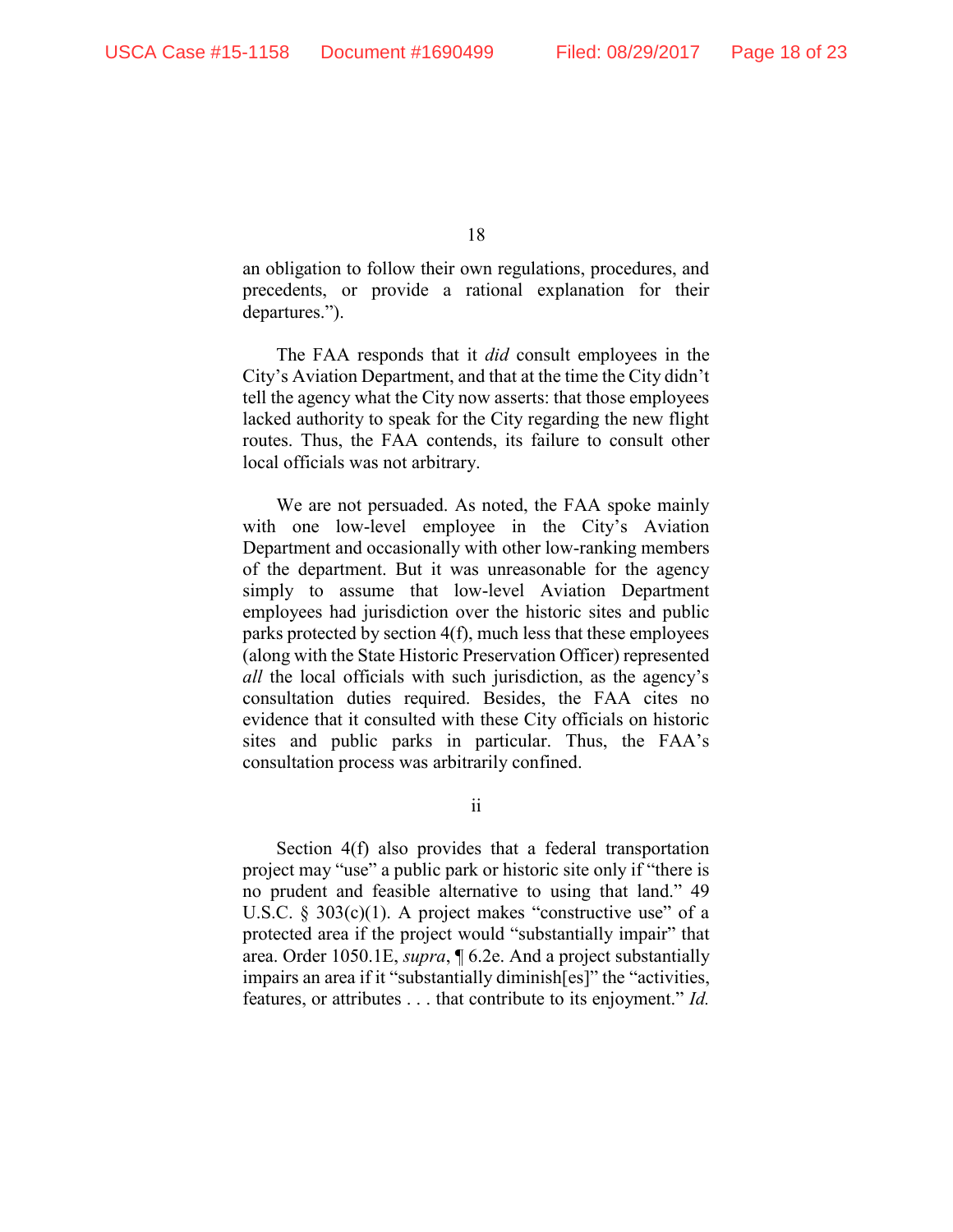¶ 6.2f. For instance, a project would make constructive use of a park if it subjected the park to aircraft noise "at levels high enough to have negative consequences of a substantial nature that amount to a taking." *Id.* In that case, the project could lawfully proceed only if there was no prudent and feasible alternative to using the park.

In determining whether a transportation project would substantially impair an area protected under section 4(f), the FAA may rely on guidelines set forth in 14 C.F.R. pt. 150 (the Part 150 guidelines), including the directive "to evaluate impacts on historic properties that are in use as residences." Order 1050.1E, *supra*, ¶ 6.2h. But the Part 150 guidelines "may *not* be sufficient to determine the noise impact" on historic residences if "a quiet setting is a generally recognized purpose and attribute" of those residences. *Id*. (emphasis added). Here the FAA found that a quiet setting was not a recognized purpose of the affected historic homes, neighborhoods, and sites, so the agency relied only on the Part 150 guidelines in assessing the noise impact on those sites. And on that basis, it concluded that the increased noise would not substantially impair the historic buildings and areas in question.

The City contends that it was unreasonable for the FAA to rely only on the Part 150 guidelines, because the agency didn't have enough information to tell if the areas affected here were generally recognized as quiet settings. We agree.

As evidence that these sites were not "generally recognized" as quiet settings, the FAA pointed to the sites' urban location. *Id.* But that isn't enough: even in the heart of a city, some neighborhoods might be recognized as quiet oases. The agency also observed that planes were flying over the affected historic sites even before the new routes took effect. But those earlier flights involved propeller aircraft that flew far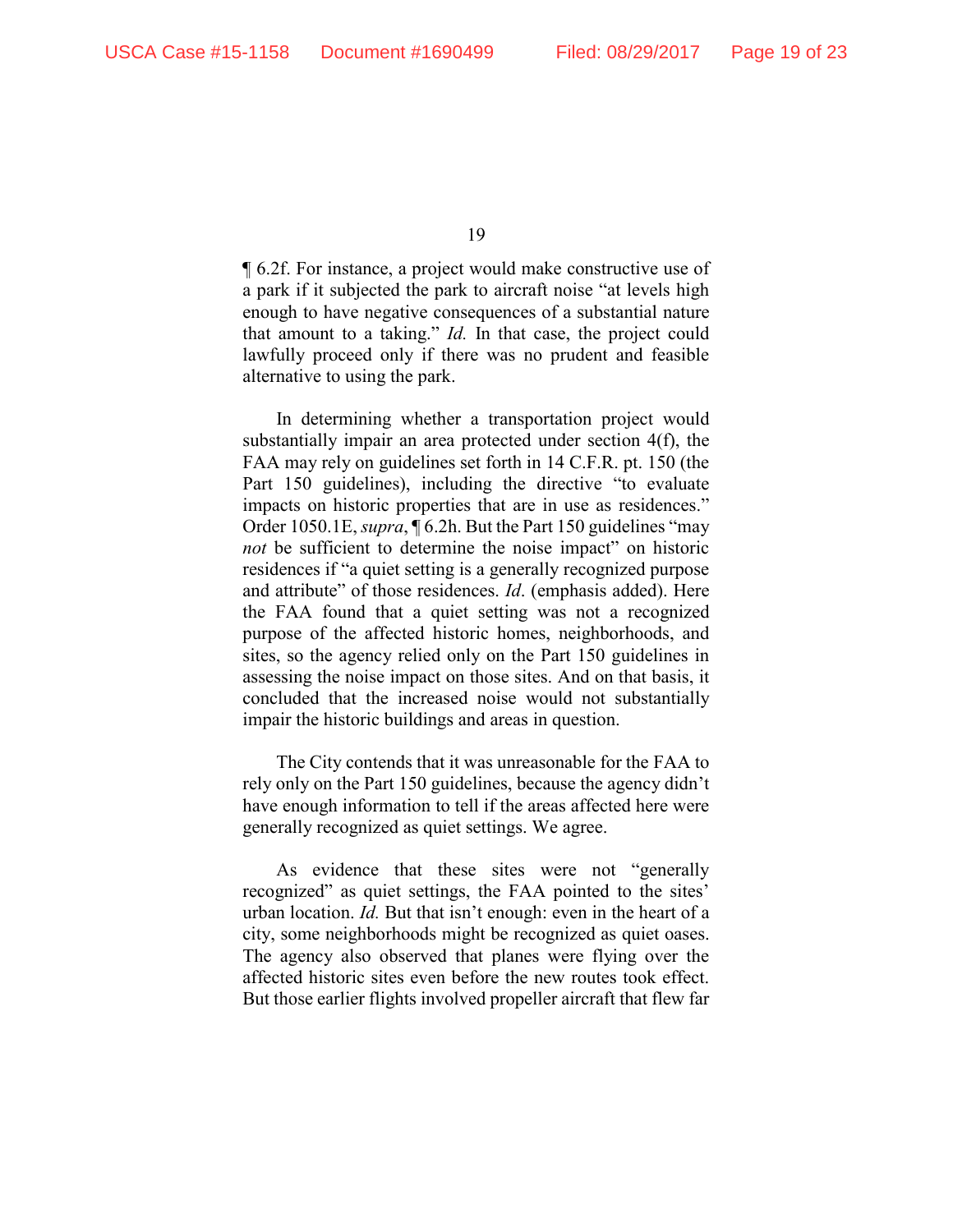less often, so the homes beneath them might still have been generally recognized as "quiet setting[s]." *Id.*

Thus, it was unreasonable for the agency to rely only on the Part 150 guidelines in concluding that noise from the new flight routes would not substantially impair the affected historic sites. As a result, that conclusion lacks substantial supporting evidence. For both these reasons, we find that the agency's substantial-impairment analysis was arbitrary and capricious. *See BFI Waste Sys. of N. Am. v. FAA*, 293 F.3d 527, 532 (D.C. Cir. 2002) (observing that an agency's action is arbitrary and capricious if it is "'not supported by substantial evidence' in the record as a whole" (quoting *Motor Vehicle Mfrs. Ass'n of U.S. v. Ruckelshaus*, 719 F.2d 1159, 1164 (D.C. Cir. 1989))); *see also State Farm*, 463 U.S. at 43 ("We may not supply a reasoned basis for the agency's action that the agency itself has not given." (quoting *SEC v. Chenery Corp.*, 332 U.S. 194, 196  $(1947))$ .

#### IV

For the foregoing reasons, we grant the petitions, vacate the September 18, 2014 order implementing the new flight routes and procedures at Sky Harbor International Airport, and remand the matter to the FAA for further proceedings consistent with this opinion.

*So ordered*.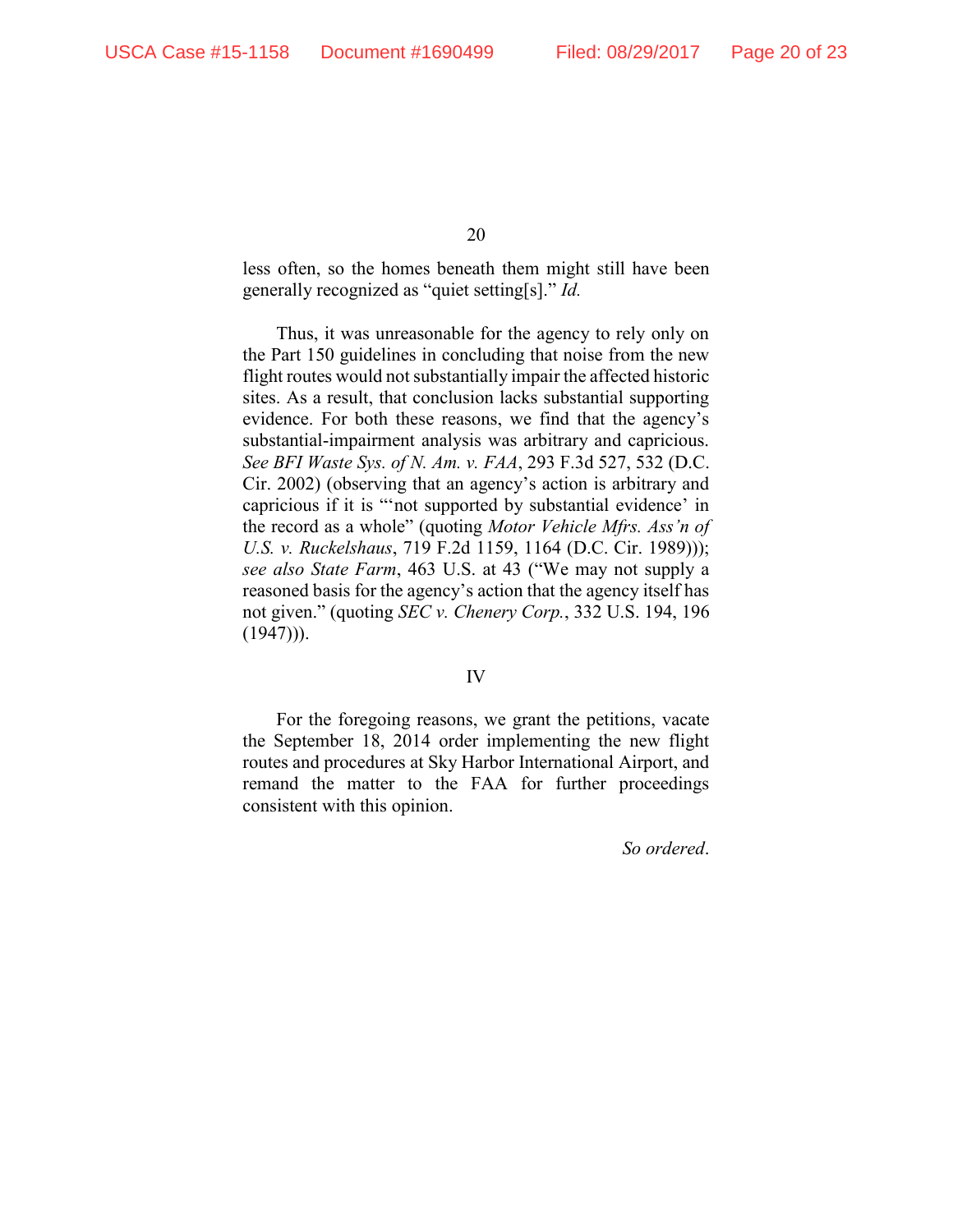### SENTELLE, *Senior Circuit Judge*, dissenting:

I respectfully dissent from the majority's opinion in this case, not because I disagree with the merits but because I believe the court should not reach them. I therefore express no opinion on the merits and instead disembark at the question of timeliness.

As the majority acknowledges, petitions for review of an FAA order must be filed "not later than 60 days after the order is issued." 49 U.S.C. § 46110(a); *see* Maj. Op. at 8. Nevertheless, as my colleagues note, the petitions in this case were filed "more than half a year too late." Maj. Op. at 10. Such late filing is excused "only if there are reasonable grounds for not filing" within the 60-day period. § 46110(a); *see* Maj. Op. at 10. The majority relies on two cases, *Paralyzed Veterans of America v. Civil Aeronautics Board*, 752 F.2d 694 (D.C. Cir. 1985), *rev'd on other grounds sub nom. U.S. Dep't of Transp. v. Paralyzed Veterans of Am.*, 477 U.S. 597 (1986), and *Safe Extensions, Inc. v. FAA*, 509 F.3d 593 (D.C. Cir. 2007), for its conclusion that reasonable grounds exist in the present case. *See* Maj. Op. at 10-12. Both cases, however, are distinguishable.

As my colleagues in the majority acknowledge, in *Paralyzed Veterans*, "the Board promulgated a final rule but 'explicitly left its rulemaking docket open in order to receive additional comments from the public.'" Maj. Op. at 10 (citing *Paralyzed Veterans*, 752 F.2d at 705 n.82). This unusual circumstance, prompting the petitioners to wait for further changes to the rule before filing for review, constituted reasonable grounds within the meaning of  $\S$  46110(a). And, as the majority acknowledges in discussing *Safe Extensions*, that case involved the FAA instructing parties to ignore an order as it would be modified and revised. *Safe Extensions*, 509 F.3d at 603; Maj. Op. at 10-11. The petitioner accordingly waited to file and, given that unique context, we concluded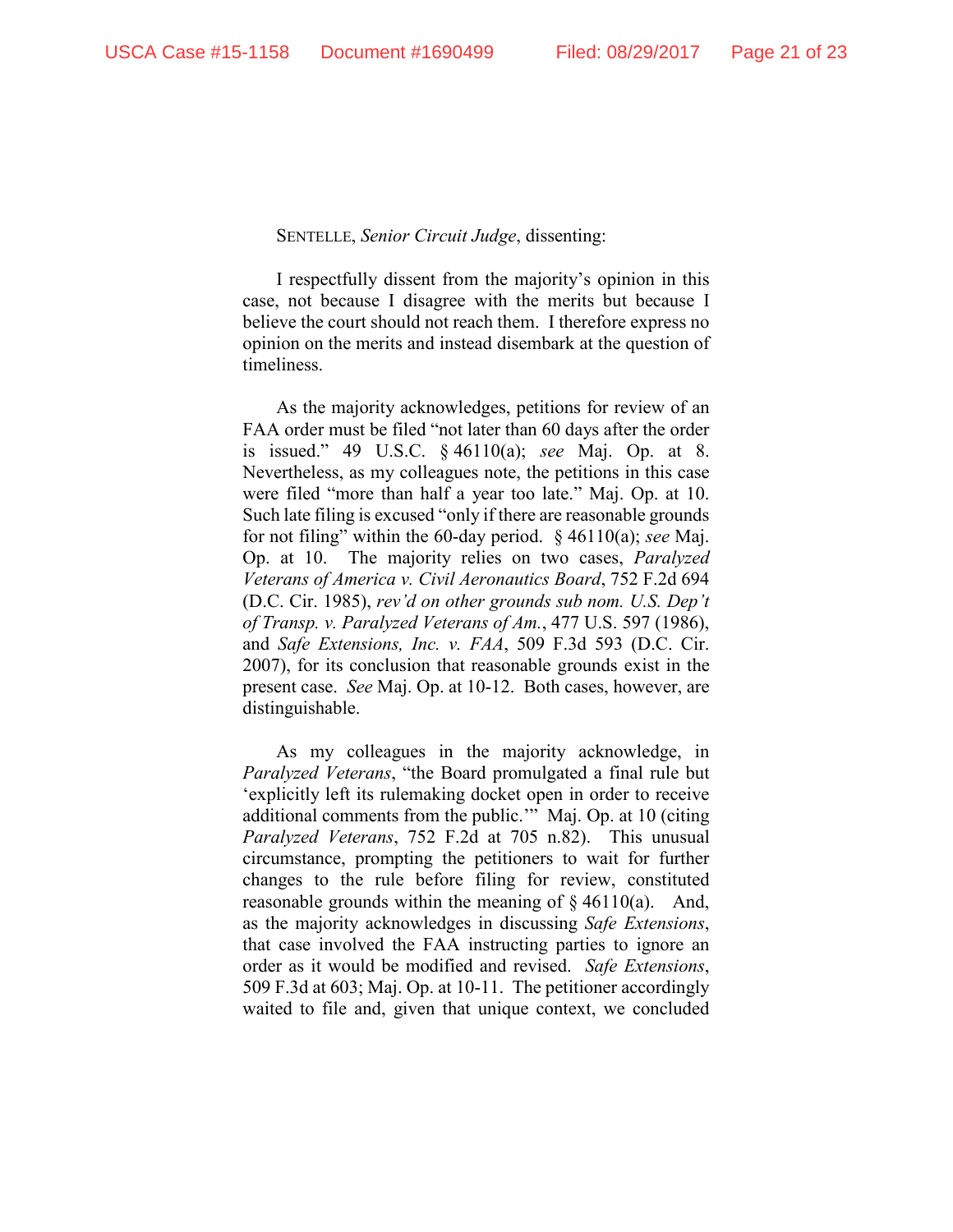reasonable grounds existed for delayed filing. *Safe Extensions*, 509 F.3d at 604. These factual contexts are distinguishable from the present case, in which the FAA never promised to suspend the existing order and explicitly had the new flight paths continue while it considered the possibility of future changes. Mere agency acknowledgment of the possibility of future modification is not a rare circumstance; *Paralyzed Veterans* and *Safe Extensions* are instead the truly rare circumstances of an agency explicitly inducing warranted delay by a putative petitioner. Agencies are often welcome to re-initiate the decision-making process at some future point and to follow the necessary procedures to change their minds this mere possibility, or even the mention of it, cannot be enough to excuse a petitioner's failure to file within the statutorily mandated 60-day period. Otherwise, the statutory limit would cease to have meaning.

Instead, as we observed in *Electronic Privacy Information Center v. FAA*, 821 F.3d 39, 43 (D.C. Cir. 2016), "[w]e have rarely found 'reasonable grounds' under section 46110(a)." *Safe Extensions* (and, by comparison, *Paralyzed Veterans*) is the "rare instance[]" of such reasonable grounds, not the rule. *Nat'l Fed'n of the Blind v. U.S. Dep't of Transp.*, 827 F.3d 51, 57 (D.C. Cir. 2016). Because reasonable grounds are so infrequent, the onus is almost always on the petitioners to protect themselves and file within the 60-day timeframe. The FAA's failure to act with perfect clarity is not sufficient to remove petitioners' duty to protect themselves. *See, e.g.*, *Nat'l Fed'n of the Blind*, 827 F.3d at 57-58; *Elec. Privacy Info. Ctr.*, 821 F.3d at 42-43; *Avia Dynamics, Inc. v. FAA*, 641 F.3d 515, 521 (D.C. Cir. 2011). Mere confusion over where or when to file, lack of clarity by the FAA in its communications, ignorance, and lack of notice do not suffice, at least independently, to qualify as reasonable grounds for delay under § 46110(a) and our precedent. *See Nat'l Fed'n of the Blind*,

<sup>2</sup>